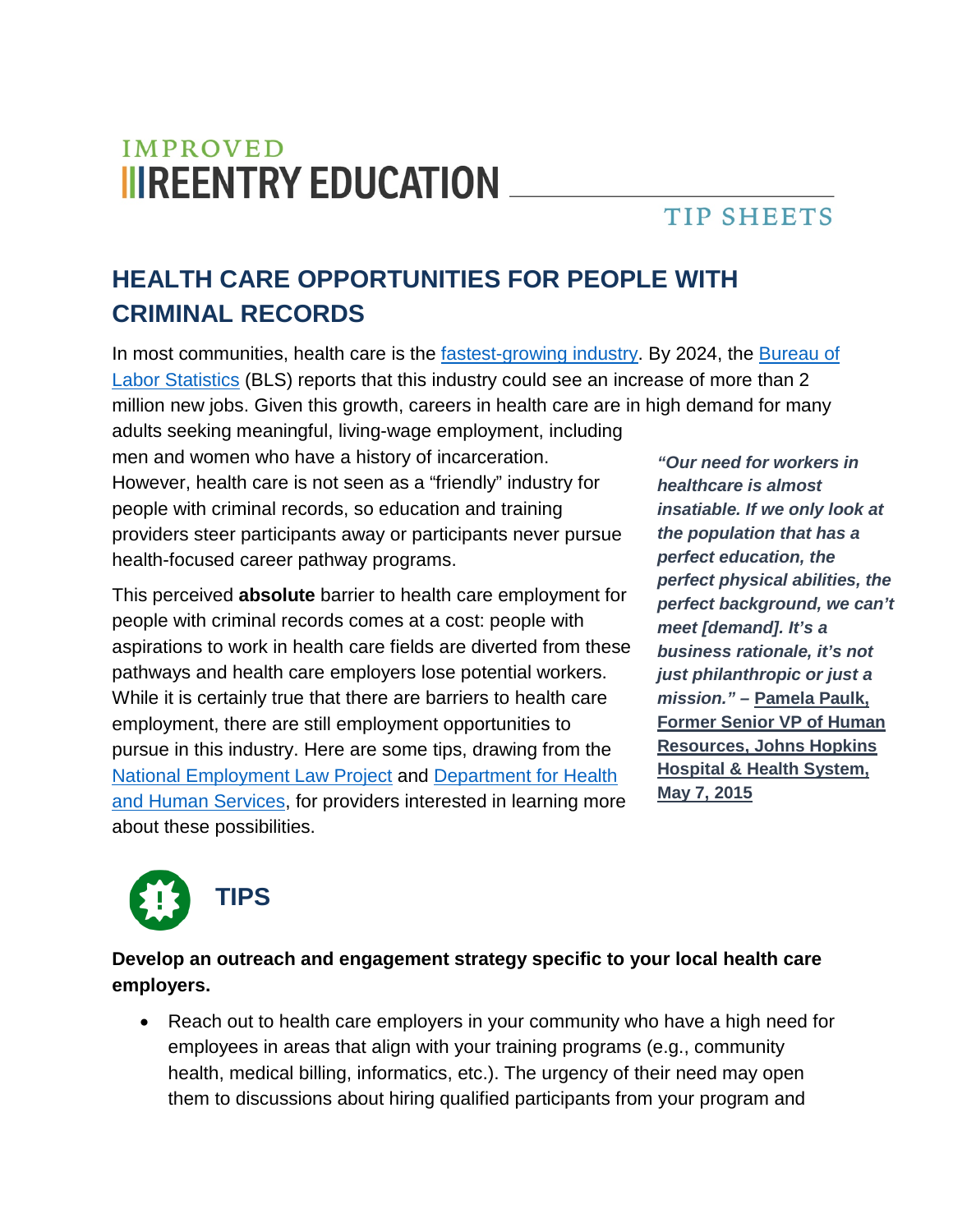making hiring decisions based on "job relatedness" as the primary hiring criteria instead of screening based on past criminal status. A providers ability to create a pipeline of qualified, vetted potential workers for an employer can be a big sell, especially for small businesses experiencing a great deal of turnover.

- Keep your health care employer outreach broad because the industry is diverse. In your local area there may be hospitals, physician offices, long-term care facilities, and/or health care service agencies. Your local or regional workforce board or chamber of commerce can help you identify relevant employers and identify their hiring needs and hiring requirements. These partners can also help you build relationships with target employers if they are not part of your employer network.
- Keep in mind that health care employers hire a range of occupations beyond patient care. Consider which employers have needs that your health-related program graduates can fill, like business administration and IT.
- Make your case for hiring people who have been incarcerated **specific** to the health care industry. Share research or testimonials that demonstrate that workers with criminal backgrounds are good health care employees. Local examples are most persuasive, but there are national resources to support your messaging:
	- o Johns Hopkins University Hospital has been hiring people with criminal records for positions throughout their system for decades. A recent study found a low turnover rate and strong retention among people with records. [http://www.nelp.org/content/uploads/NELP-Safer-Toolkit-Healthcare-](http://www.nelp.org/content/uploads/NELP-Safer-Toolkit-Healthcare-Employer-Guide-Hiring-People-with-Arrest-Conviction-Records.pdf)[Employer-Guide-Hiring-People-with-Arrest-Conviction-Records.pdf](http://www.nelp.org/content/uploads/NELP-Safer-Toolkit-Healthcare-Employer-Guide-Hiring-People-with-Arrest-Conviction-Records.pdf)
	- o Evolv, a company that studies employee retention, conducted research which found that workers with criminal records were **more** productive than those without an arrest or conviction record. [http://www.businessinsider.com/a-criminal-record-might-increase](http://www.businessinsider.com/a-criminal-record-might-increase-productivity-2012-12)[productivity-2012-12](http://www.businessinsider.com/a-criminal-record-might-increase-productivity-2012-12)
- The health care industry has come to recognize the link between a diverse health care workforce and a more effective and culturally competent workforce. As a result, cultural competency is in high demand as the nation becomes more diverse.<http://content.healthaffairs.org/content/21/5/90.full>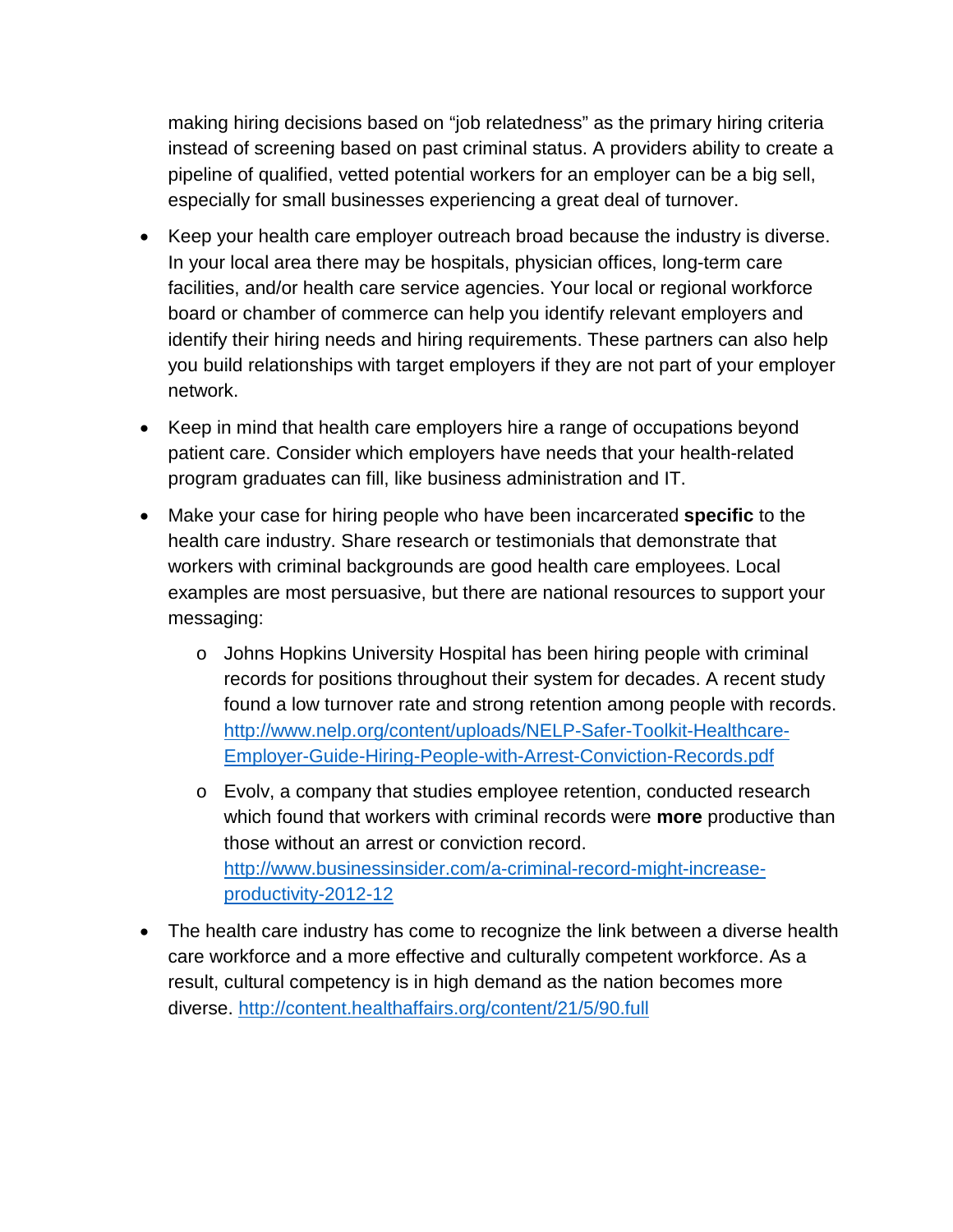• Health care access for the "medically underserved" is a national imperative and priority for the health care industry. For the last decade, the [Transitions Clinic](http://transitionsclinic.org/)  [Network](http://transitionsclinic.org/) has hired people with criminal records as community health workers for people who have recently been released from incarceration. The results of this hiring process provide a meaningful career for the workers, and the patients they serve have improved health outcomes.

#### **Make sure career advising staff understand and can communicate the range of health care occupations for program participants to consider.**

- Train your career advising staff to understand how to review labor market data so they can identify the diverse range of occupations available in their local health care industry. There are resources to help advisors identify these occupations:
	- o The Bureau of Labor Statistics has tools that career advisors can use [\(https://www.bls.gov/data/\)](https://www.bls.gov/data/)
	- o National Association of Workforce Boards [\(http://nawb.org\)](http://nawb.org/)
	- o Your local workforce board will also have information to guide your search in your local area. Their business engagement team can also facilitate introductions to new employer contacts.

#### **Make sure career advising staff understand and communicate the** *specific* **barriers to entry for people with criminal records.**

• There may be barriers to entry for occupations in the industry, but it is important to clarify where the barriers exist and the extent of these barriers. For example, is the barrier at the state and/or federal level? If the barrier is a federal barrier, all states are equally impacted; if the barrier is at the state level, there could be more forgiving states. If a criminal conviction does make someone ineligible for licensure, are there waivers that a person can pursue? Is there a time period after which the prohibition expires? A resource to identify barriers in your state can be found at the [National Inventory of the Collateral Consequences of](https://niccc.csgjusticecenter.org/)  [Convictions.](https://niccc.csgjusticecenter.org/)

*"I want to prove that I am worth the risk to give a (nursing) license," Wilson said. "God has a plan for me. . . . But I hope it's not air conditioning." –* **[Tim Wilson, person with a criminal history](http://www.vcstar.com/story/news/crime_courts/2016/12/14/prop-47-former-felons-new-jobs/94636088/)**